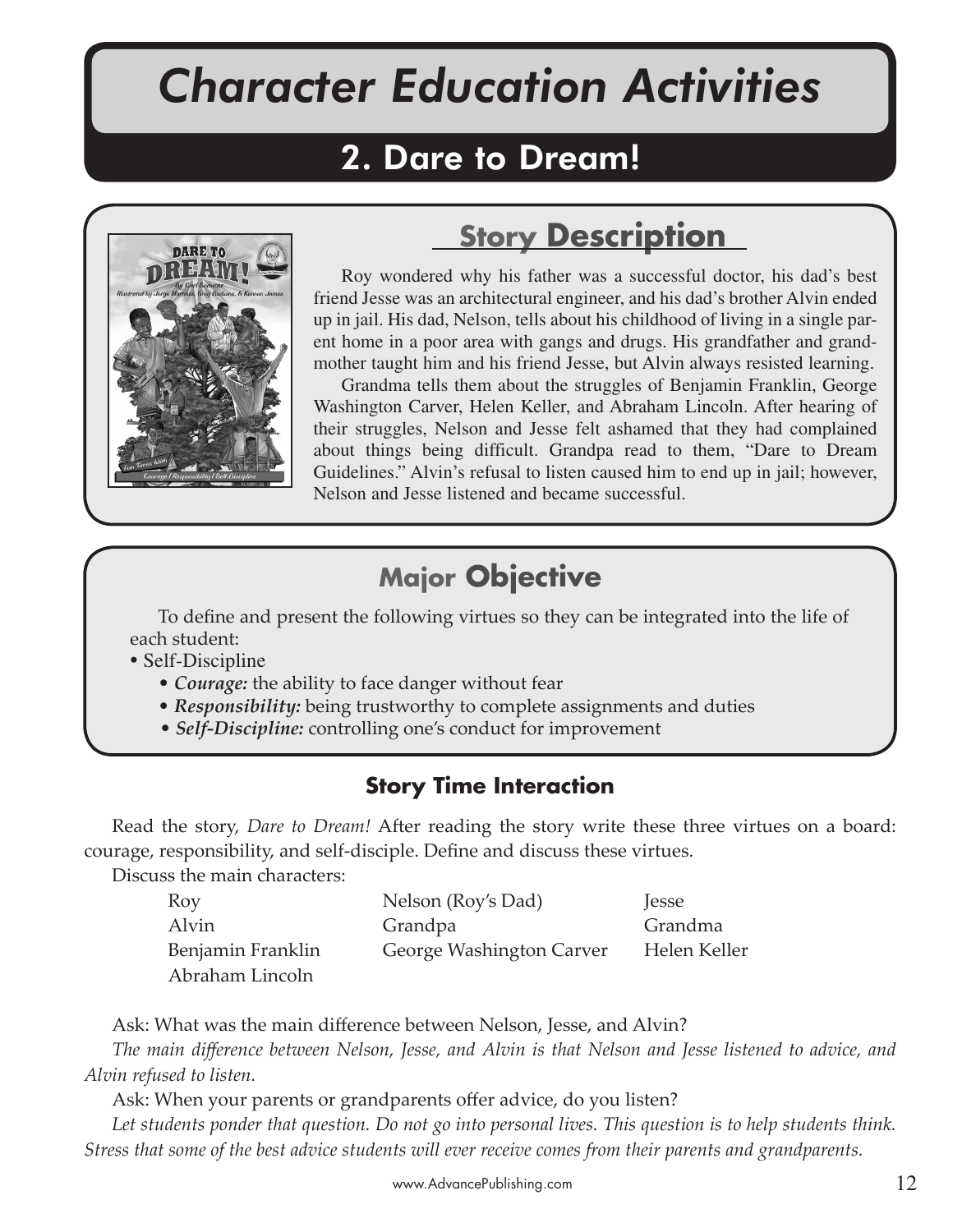## **Activities**

**Objectives:** To use the following activities to help reinforce the virtues of courage, responsibility, and self-discipline. Also to help students consider that working together can help them overcome obstacles and complete seemingly impossible tasks.

#### **Dare to Dream—Goal Setting**

**Choosing a Goal:** Have students pick any goal they desire.

**Preparation to Obtain the Goal:** After writing the goal on a sheet of paper, the students are to write: Preparation to Obtain the Goal. Students are to list the necessary steps to achieve their desired goal.

**Advantages and Disadvantages:** Students are then to list in two columns the advantages and disadvantages for the goal. Example: If they want to become a doctor, some of the disadvantages would be the cost of the education and the time spent in college in order to become a doctor.

Teacher may choose a goal and have the class discuss the preparation and the advantages and disadvantages to obtain the goal. Many students wish to become sports heroes. This is fine if it is realistic. If they are 5 foot 6 inches tall, they shouldn't dream of becoming a basketball star. Discuss also the rarity of becoming a sports hero. If they attend college and get a sport's scholarship they should also prepare for an occupation that will support them.

## **Harmful Habits**

Have the students tell of harmful habits that can destroy one's dream. Write them on the board and have a class discussion on how these harmful habits can lead to destruction.

**Example:** Drinking, drugs, immorality, smoking, and other habits that students may encounter in your class, such as pill popping, glue sniffing, etc.

Ask: Why would one start a bad habit?

*Peer pressure. Acting cool. Trying to be different. Temporary good feeling.*

Ask: When Grandpa saw the drug addicts, what did he say about how most of these addicts became addicted?

*Grandpa said, "See those drug addicts? All they dream about is ge�ing another high from drugs. They probably started by smoking cigare�es, and then friends encouraged them to try something stronger. They listened, and a�er trying all sorts of drugs—they're hooked."*

Warning—Beware of starting down the wrong path.

*Role Play:* Have students act out as someone who resists peer pressure, and one who yields to peer pressure. *Wishy Washy* yields to peer pressure. *Strong Sally* or *Strong Sam* resists peer pressure. Have students act like cigarette smoking is cool and beneficial. Strong Sally or Strong Sam gives all the reasons why it isn't cool or beneficial. Encourage all students to participate.

Teacher or student: Go on the Web and get recent statistics on smoking.

## **Smoking Role Play: Peer Pressure**

1. Hold up a smoking advertisement and ask students, "What does the advertisement tells us about smoking?" Does it make it look like it's cool? Are you glamorous when you smoke?

#### **Lesson Presentation:**

1. Ask students what smoking really does to you.

2. Ask if the smoking advertisement is truthful or misleading. Would a smoker look like this? What would a real smoker look like?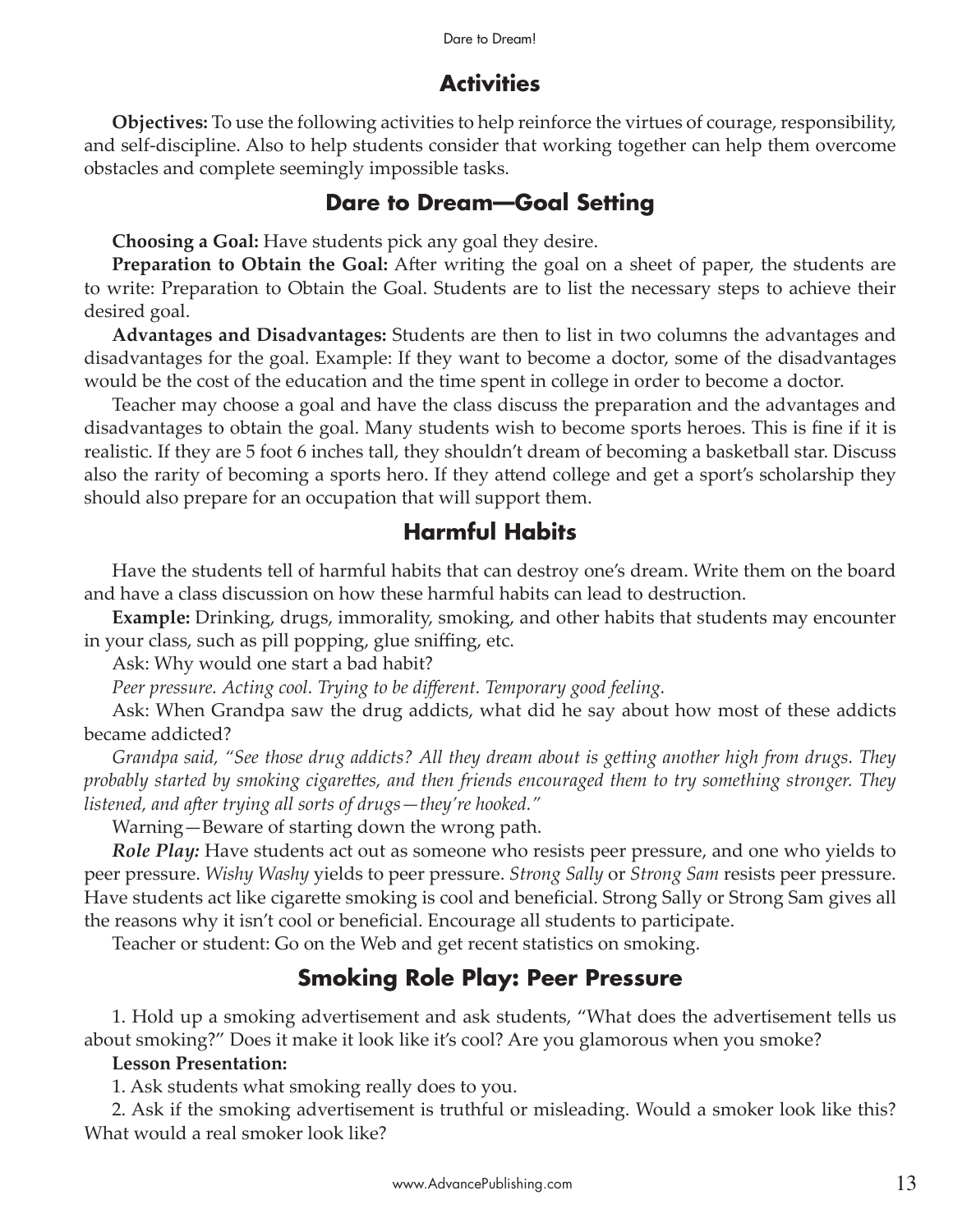- 3. It is misleading because...(list on board)
	- \* Tobacco can raise blood pressure and make a heart beat faster
	- \* Smoking gives people bad breath—not cool
	- \* It makes it more difficult to run so playing sports is harder
	- \* Smoking can cause lung cancer or emphysema
	- \* People can develop smoker's cough

\* Cigarettes are expensive. Find the cost for a pack of cigarettes and calculate the cost for a year if a smoker uses one pack a day. Ask students if the annual cost for cigarettes is worth all the detriments listed on board.

\* Kids who smoke are more likely to use drugs, or become drinkers—this is definitely not healthy

4. Ask students if they can list other detriments.

**Lesson Learned:** Just like Nelson and Jesse learned to say no to peer pressure, so we must learn to stand up for what we know is right. It's not always easy, but it's the path of those who are successful.

## **Obstacle Course—Becoming a Risk Taker**

**Create an Obstacle Course**: Students compete individually in various timed events. The one (or two) with the best time and most points wins.

Focal points of the competition include completing the course and conduct (character skills). Obstacles might include:

• Car dolly race—person lies face up on a creepy crawly car dolly and works through a short race track around various obstacles.

• Candy and spoon race—students with a spoon must pick up the candy with the spoon only and run to a line and back.

• Plate race—person balances a paper plate on top of a dowel and carries it to designated person.

• Hop race—students are to run to a line and back with their ankles tied.

#### **Seeking Advice**

**Goal:** To teach children that much can be learned by seeking advice from people with experience.

**Assignment:** Students are to ask their parents and their grandparents this question: "What's the most important thing that I should do to become successful?" If a student cannot get to their grandparents, let them ask someone who is older the same question.

In class have students give their reports. Use this time to encourage students to become diligent, responsible, and self-disciplined.

## **Overcoming Hardships**

*Option 1:* Discuss the life of Benjamin Franklin, George Washington Carver, Helen Keller, and Abraham Lincoln. Divide the class into four groups and assign one of the individuals for the group to study. Let the group pick a spokesperson for the group. After discussion, the spokesperson tells about the hardships that person overcame in order to achieve success.

*Option 2:* Teachers can have the entire class discuss the hardships that each individual had to overcome to achieve greatness. List the difficulties on the board.

*Option 3:* Go to the library or get the four biographies from Advance Publishing to gain further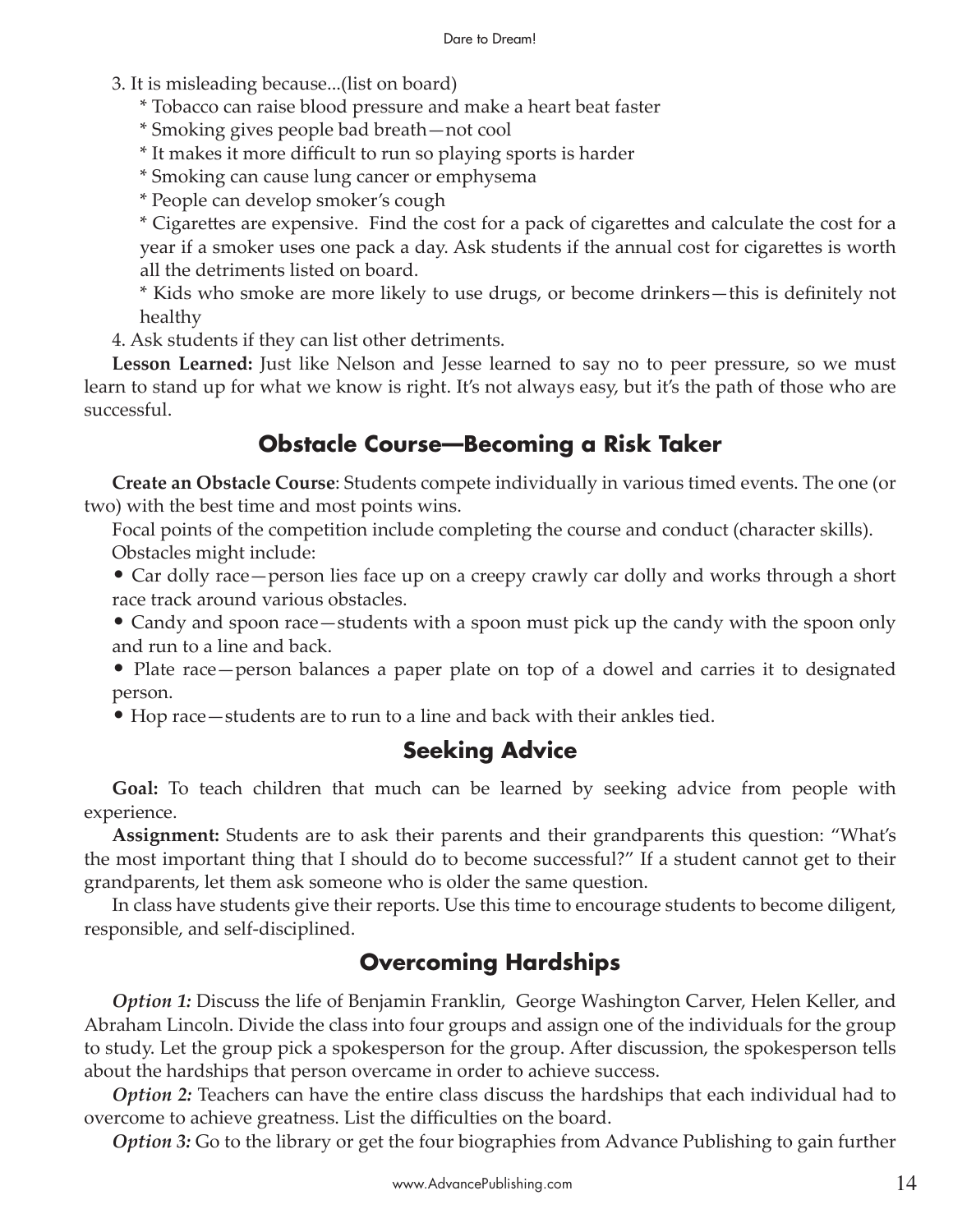#### Dare to Dream!

insight into the lives of these great individuals. The biographies from Advance Publishing are short enough to be read in class. Read-alongs are also available (www.advancepublishing.com). Have students list the difficulties that person had to overcome. List the difficulties on the white board.

## **Dedication**

## **Examining the Lives of Benjamin Franklin, George Washington Carver, Abraham Lincoln, and Helen Keller.**

Let students first study the lives of the four great American leaders before they examine the subject of dedication for themselves.

This subject can be done individually or as a class project.

Question: How did Benjamin Franklin, George Washington Carver, Helen Keller, and Abraham Lincoln show dedication?

## **Benjamin Franklin**

After one year in school, he was the best student in his class.

Even though Ben was no longer in school, he loved learning so much that he spent all his money to buy books

The workers called him, "Water American" because he drank water while they drank lots of beer.

Ben boarded a ship to return to Philadelphia. On board ship he made good rules for his life and he lived by them.

His work was so great that his print shop became the official public printer for Pennsylvania.

Ben's eagerness to learn and to do what was right led him to become a writer, businessman, inventor, scientist, and an ambassador. Benjamin Franklin had many reasons to give up, but he never lost his dream!

#### **George Washington Carver**

As a young boy, George became curious. He studied why some plants grew better in the shade and others grew better in the sun. He learned what made trees and plants sick, and he experimented with different kinds of soils.

George had lots of questions. He needed books to provide the answers. His adopted mother, Susan, gave him an old spelling book and helped him learn to read. But that was not enough. George wanted to learn more.

At age 12, George left home to go to school. To pay for his schooling, he did laundry and housework

Some white folks once beat him because he was a black boy carrying books. But that did not stop him from getting an education. George kept working and going to school. When he was 21 years old, he graduated from high school.

At 26 years of age he was accepted at Simpson College in Iowa. George again did laundry work to pay for his education.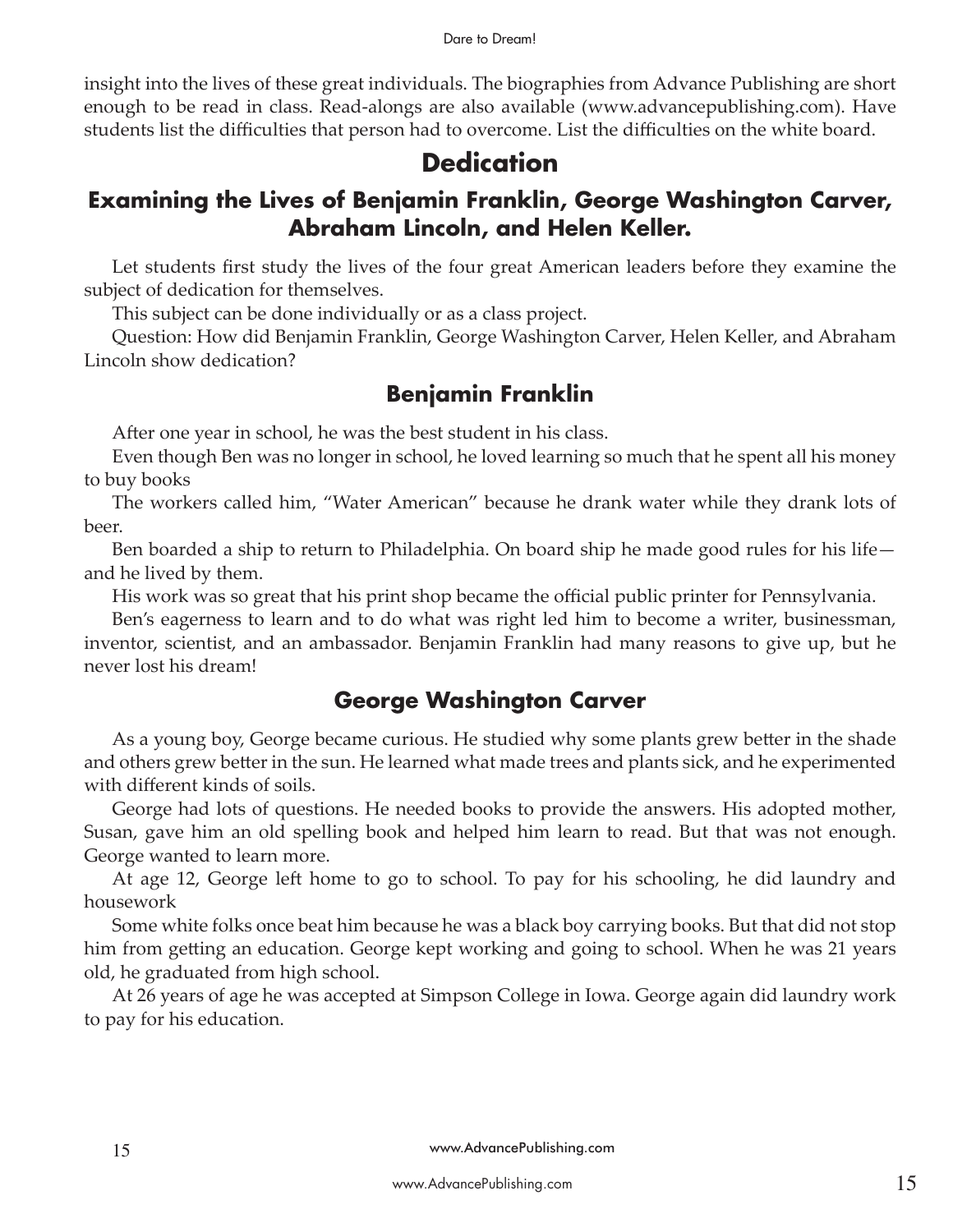## **Helen Keller**

Helen first strongly resisted learning. But after Annie Sullivan applied love and discipline, Helen was taught to obey. Even though Helen was blind and could not see, she learned words by using hand-talk.

Helen also wanted to learn how to speak. Even though this was harder than learning to lipread, with Annie's help she mastered how to speak.

Helen wanted to attend a regular college. She choose Radcliffe College—the best university for women in the United States!

Helen passed the entrance exam to Radcliffe College when she was 19 years old.

At college Helen learned to read and write French, Greek, German, and Latin.

Helen graduated with honors from college.

#### Abraham Lincoln

Abe loved to read.

The family Bible was the only book in Abe's home, so he read it over and over.

Abe ran for the Senate and spoke against slavery. He lost. Again he ran for the Senate. He lost. Determined Abe would not give up. Then in 1860 his party nominated him as their presidential candidate. Abe was the only candidate who spoke against slavery. This time he won.

Abraham Lincoln became the 16th president of the United States.

Abraham Lincoln was born into poverty and faced constant defeat. He lost eight elections, failed twice in business, and suffered a nervous breakdown. He had every reason to give up, but he never lost his dream! He became one of America's greatest presidents.

## Dedication to Others

How did Benjamin Franklin, George Washington Carver, Helen Keller, and Abraham Lincoln show dedication to others?

## Dedication to Others—**Benjamin Franklin**

Ben's work was so great, that his print shop became the official public printer for Pennsylvania. Ben printed a newspaper that became the best in all of the American colonies. Ben helped Thomas Jefferson write the Declaration of Independence.

## Dedication to Others—**George Washington Carver**

George became known as the "Plant Doctor."

When George finished college he helped Booker T. Washington, founder of a school in Tuskegee, Alabama. The school was poor, but that did not stop Carver from teaching his students well.

Carver also traveled teaching poor farmers, both black and white, how to plant.

Carver became a famous scientist, recognized all over the world. From the peanut alone he created 300 products!

## Dedication to Others—**Helen Keller**

Helen Keller wrote six books and traveled around the world speaking to promote the needs of the physically challenged.

www.AdvancePublishing.com 16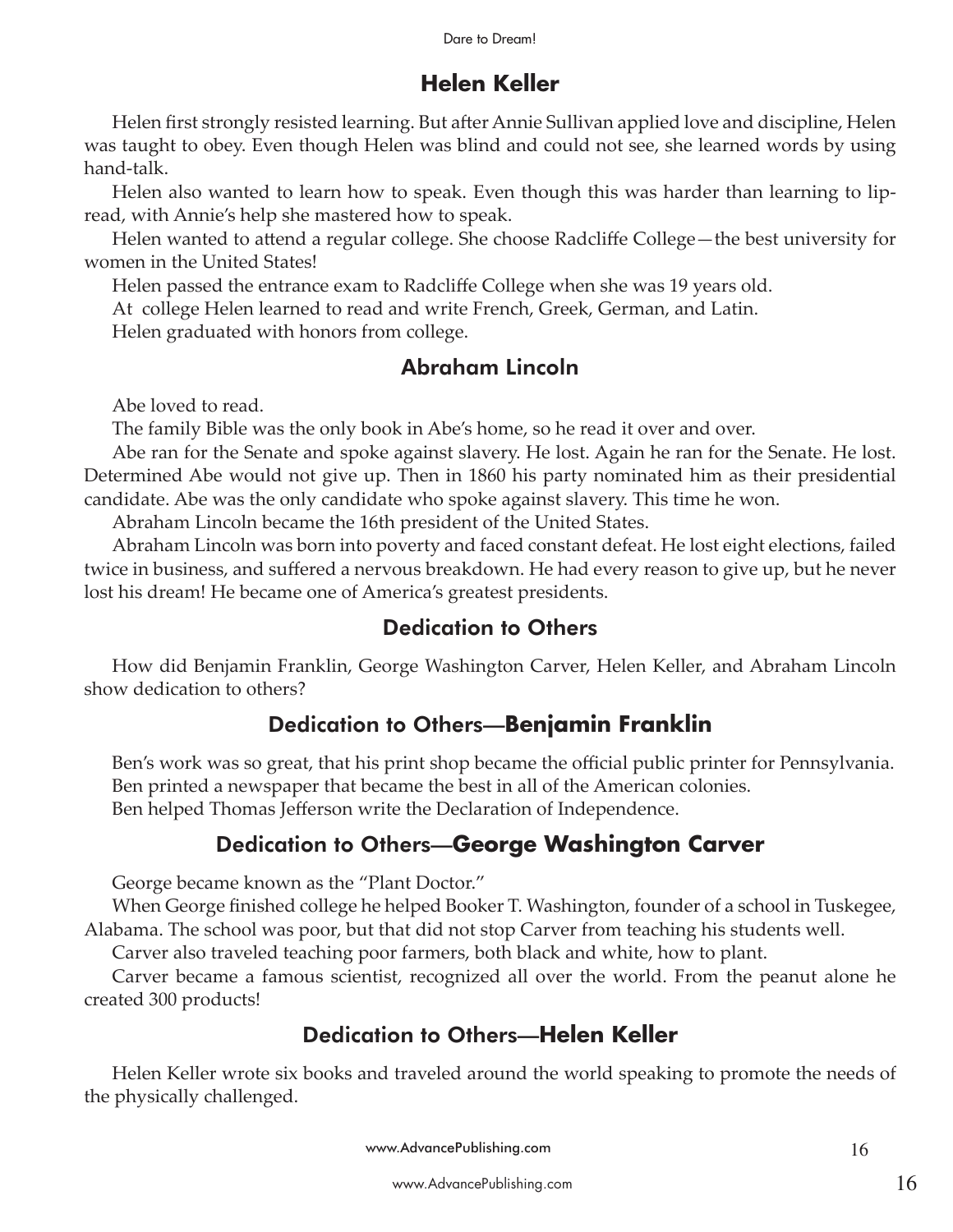#### Dedication to Others—**Abraham Lincoln**

Abe made it a habit to be honest.

When Abe and a neighbor built and opened a small log cabin store, he had overcharged a woman a few pennies. Honest Abe walked twelve miles round trip to return the money. Although his business venture failed and his partner died, Abe paid all the money he owed.

In the 1850s, more and more people were against slavery. They formed the Republican Party. Abe ran for the Senate and spoke against slavery—he lost. Again he ran for the Senate—he lost. Determined Abe would not give up. Then in 1860, his party nominated him as their presidential candidate. Abe was the only candidate that spoke against slavery. This time he won.

In 1863, Abe signed the Emancipation Proclamation that stated, "All persons held as slaves within said designated states…shall be free." In 1865 the North won the war, and all slaves were set free.

#### **Student Dedication**

**Self-Examination of Students:** Let students first study the lives of the four great American leaders before they examine their dedication to themselves and to others.

Have students list things that they can do to show dedication to themselves.

*Examples:* Doing their best in school. Living a drug free life. Being careful in their choice of friends, etc.

Have students list things that they can do to show dedication to others.

*Examples:* Reading to kindergarten students. Helping mom and dad in the home. Helping a younger brother or sister with their schoolwork. Doing chores around the house without complaining.

#### **Dedication of Others**

Poster—Newspapers and Magazines

Have students collect examples from newspapers and magazines about men and women who have shown dedication to helping others. Make a large poster and put on the poster the articles students bring to class. Students or the teacher can discuss the dedication of these individuals.

#### **Becoming a Risk Taker for the Good**

A risk taker is one who is willing to do something unusual or out of the ordinary to attain a goal.

Ask: Who was the risk taker in *Dare to Dream*?

*Nelson and Jesse*

Ask: What did they do?

*Nelson and Jesse refused to join a gang, even though it would have made their life much easier at the time.*

Ask: What happened because Nelson and Jesse followed "Dare to Dream Guidelines"?

*By following "Dare to Dream Guidelines," Nelson and Jesse became successful.*

Ask: What kind of students were Nelson and Jesse?

*Nelson and Jesse wanted to learn all they could.*

To become a risk taker, you must be determined to achieve the desired goal. Refuse to listen to the voices that would lead you to misery and defeat. Do not give in to fear of failure or embarrassment because worrying about it will only distract you from achieving your goal. Whether the goal is met or not, by not giving in to these fears will make you stronger and more successful.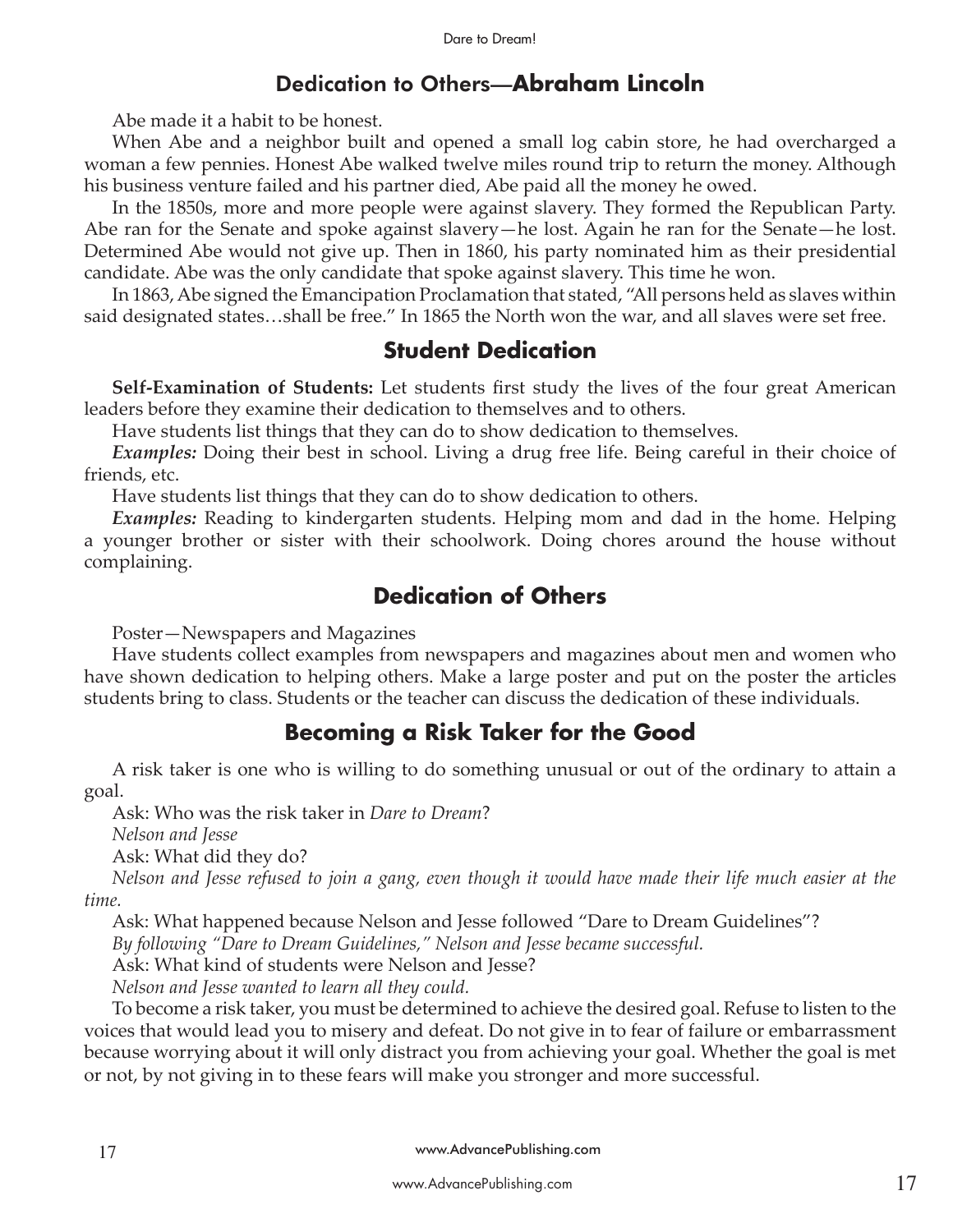#### **Dare to Dream Guidelines**

Print free copies of "Dare to Dream Guidelines" from www.advancepublishing.com and click Dare to Dream story book. Give each student a copy, and then have a class discussion about the importance of these guidelines for personal success.

1. Stand up straight and do what's right.

2. Choose your friends and music carefully.

3. Be honest and work hard.

4. Never do anything that harms your body.

5. Refuse to listen to voices that lead you to poverty and ignorance.

6. Earnestly desire wisdom and understanding.

7.Find places where good people meet and join them.

8. Listen to your parents.

9. Never let tough times and discouragement stop you from doing your best.

10. Dream realistic dreams that build on your desires and on your abilities. But dream big, for dreams are the paths to your future.

#### **Interview Report**

**Goal:** To help students understand that there are certain procedures they must take to become successful

**Assignment:** Students are to find someone they consider successful and write a report showing what the individual had to do to become successful. They should ask what made them successful. Ask about their education, work habits, and any other information that helped them become successful.

**Share:** Let students share their reports with the class.

**Teacher:** Find one or more common themes in the reports, and emphasize the themes so they will be reinforced.

#### **Responsibility Required for Plants to Grow**

**Make a Class Garden:** The object is to reinforce the idea that in order to grow plants, proper preparation must be made for the plants to grow.

Materials (Make assignments for each step of the garden):

1. Decide how many containers and what kind of plant containers to use for plants (plastic flower pots, window boxes, pint or half-gallon milk containers, etc).

2. Decide what kind of plants to grow: trees, greenery, flowers, or vegetables. Suitable plants: English Ivy, Angel Wing Begonia, Foliage Begonia, Coleus, Shrimp Plants, Geranium, Impatiens, African violets, and others (check with a garden shop in your area for additional plants suited to your climate region).

3. Have the class fill the containers and plant seed or small plant. Let the plants grow in class. After a certain time, let the students take the plants home.

Go on the Web and search for other ideas about planting. Type in: "growing plants from cuttings." Also search for best planting time for trees, flowers, and vegetables. Conditions vary according to the climate of your area. Stress that proper preparation must be made for optimal growth.

Stress planning for success. Just like growing plants successfully requires proper plans and procedures, fulfilling your dreams also requires proper plans and procedures.